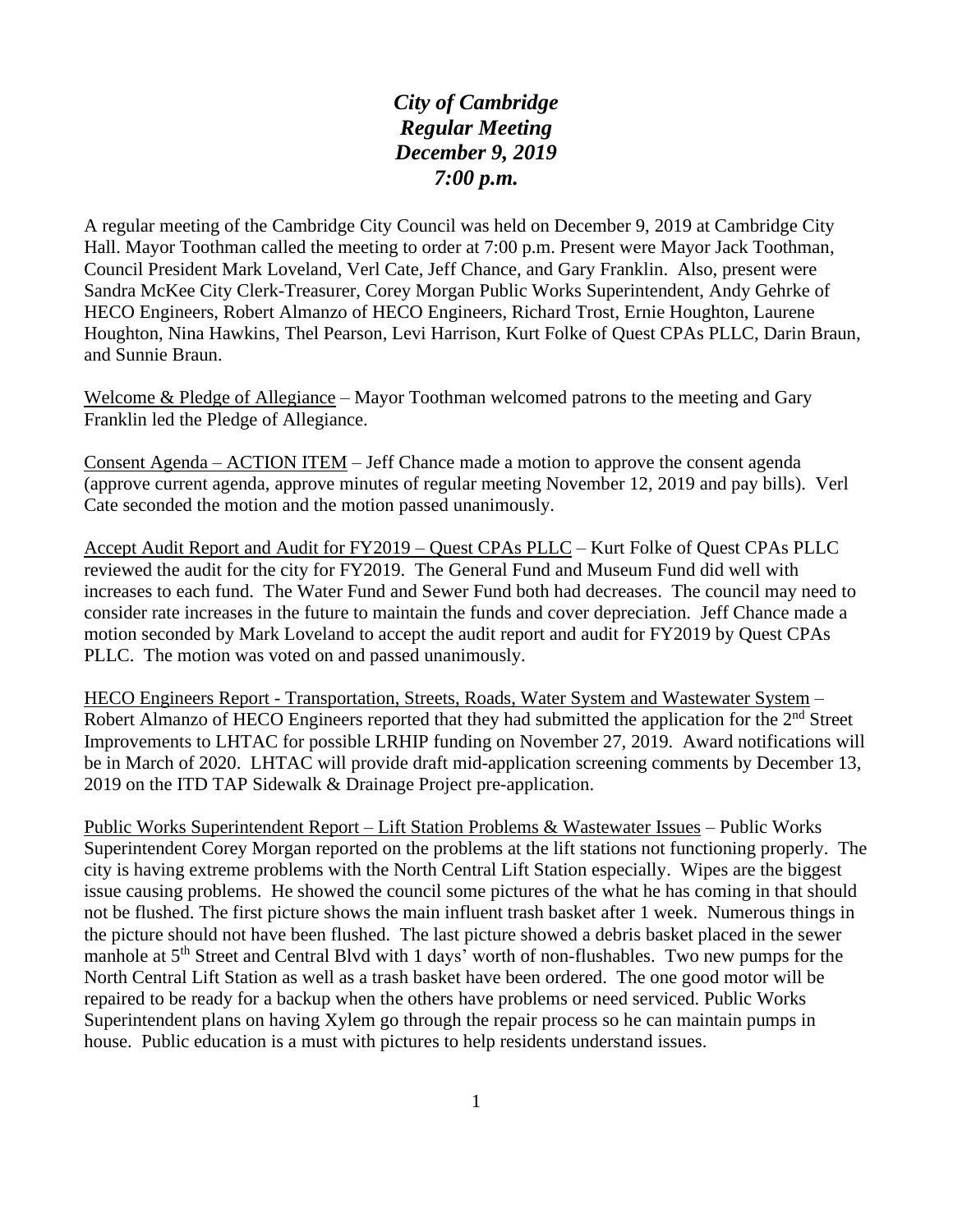City Clerk Report – Agreement with IPCO – Christmas Decorations – City Clerk Sandra McKee reported that the city had signed an agreement with Idaho Power for Christmas decorations on the power poles on Hwy 95 and Hwy 71. Hitt Mountain 4-H Club had asked to be able to put up bow, garland, and wreaths on these poles. The agreement had to go through Idaho Powers Regional Operations Manager.

Approve Alcoholic Beverage Licenses for 2020 – ACTION ITEM – Verl Cate made a motion to approve the 2020 application for Bron Leuthold dba The Office Bar LLC at 50 N Superior Street for draught and bottled or canned beer consumed on premises and retail liquor by the drink. Jeff Chance seconded the motion and the motion passed unanimously. Jeff Chance made a motion to approve the 2020 application from Jay Reiss dba Loveland's General Store at 45 N Superior Street for bottled or canned beer not to be consumed on premises and retail wine not consumed on premises. Gary Franklin seconded the motion and the motion passed with all ayes and Mark Loveland abstaining citing conflict of interest. Gary Franklin then made a motion to approved the 2020 application from Jay Reiss dba Jay's Sinclair located at 35 W Hopper for bottled or canned beer not to be consumed on premises and retail wine not consumed on premises. Jeff Chance seconded the motion and the motion passed with all ayes and Mark Loveland abstaining citing conflict of interest.

Accept Official City Election Results for the November 5<sup>th</sup> Election as Canvassed by the Washington County Commissioners – ACTION ITEM – Jeff Chance made a motion seconded by Verl Cate to accept the official city election results for the November  $5<sup>th</sup>$  election as canvassed by the Washington County Commissioners. The motion was voted on and passed unanimously.

|                            |                                                                                     |                    |                      |              | <b>OFFICIAL</b><br><b>City of Cambridge</b><br>Washington County, Idaho<br>Tuesday, November 3, 2015 |                                                |                             |                                          |                                 | $\sim$                                  |
|----------------------------|-------------------------------------------------------------------------------------|--------------------|----------------------|--------------|------------------------------------------------------------------------------------------------------|------------------------------------------------|-----------------------------|------------------------------------------|---------------------------------|-----------------------------------------|
| tes for City<br>mbridge    | <b>For Council Members</b><br>$\sim$ $_{\odot}$<br>Four Year Term<br>(Vote for Two) |                    |                      |              |                                                                                                      | <b>VOTING STATISTICS</b>                       |                             |                                          |                                 |                                         |
| $\omega$<br><b>NG SITE</b> | Levi J.<br>Harrison                                                                 | Delray B.<br>Platt | Nanette T.<br>Rhodes | Write-In     | Write-In                                                                                             | Total<br>Registered<br>Voters as of<br>11/5/19 | Election<br>Day Voter<br>on | Total<br>Registrati Registered<br>Voters | Total<br><b>Ballots</b><br>Cast | %<br>Registered<br>Voters that<br>Voted |
| idge (08)                  | 74                                                                                  | 66                 | 46                   | $\mathbf{0}$ | Ωl                                                                                                   | 182                                            | 0                           | 182                                      | 106                             | 58.24%                                  |
|                            | 74                                                                                  | 66                 | 46                   | $\Omega$     | $\Omega$                                                                                             | 182                                            | $\theta$                    | 182                                      | 106                             | 58.24%                                  |

Approve Dates for Regular Meeting Notices for 2020 – ACTION ITEM – Jeff Chance made a motion seconded by Mark Loveland to approve the regular meeting notice dates for 2020 as presented. The motion was voted on and passed unanimously.

Approve Ordinance #4-2019 – Official Newspaper – Record~Reporter – ACTION ITEM – Discussion was held on the ordinance. The city clerk will double check on the exact legal name of the paper as the